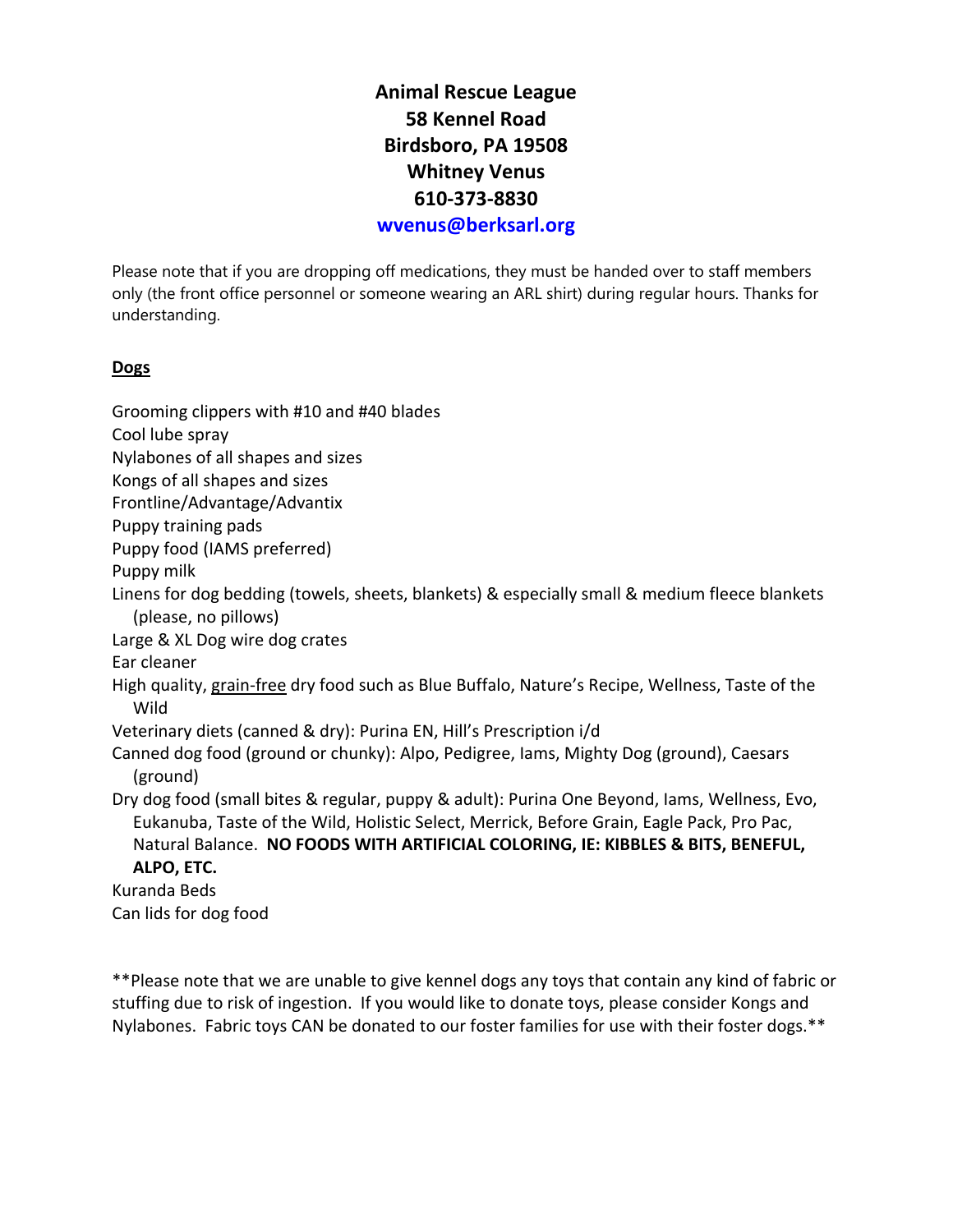## **Cats**

Kitty Litter Frontline/Advantage Cat toys – stuffed/fluffy – **no plastic** Linens for cat cages (baby blankets, small towels) Ear cleaner Pet nursing bottles Liquid & powder KMR for kittens Baby food, chicken or turkey flavored Purina One cat food or other dry food with **no artificial coloring** Purina Kitten Chow – dry Fancy Feast canned kitten food – Tender Turkey variety Royal Canin S/O – dry Royal Canin Hypoallergenic – dry Dry Purina E/N cat food Hill's Ideal Balance Natural Chicken & Brown Rice Recipe Heating pads with **no** auto off option Buffet style stainless steel pans (used for litter boxes): 10" x 12" x 2" and/or 12" x 24" x 2" Kong Naturals Incline Cat Scratcher ZenPet ZenCollar Inflatable Recovery Dog & Cat Collar size x-small Tomahawk 721 Cat Den (Grey) Humaniac Trap covers for 36″ Traps

### **Farm Animals**

Straw for the barn Food for turkeys and ducks Strategy Healthy Edge – 50 lb. bags Good quality grass or timothy hay Round pen

### **Cleaning Supplies**

Swiffer Wet Jet pad refills and liquid cleaner refills Clorox Clean-Up or Lysol disinfectant wipes Paper Towels Toilet Paper 55-gallon trash bags 13-gallon trash bags Dust pans and brushes, both handheld and long handled Liquid Hand Soap (not refills) Bottled bleach **High Efficiency** laundry detergent (bottles marked with "HE") Please no fragrance free. Lysol liquid and spray Clorox Clean-Up spray with bleach & gallon refills Air freshener